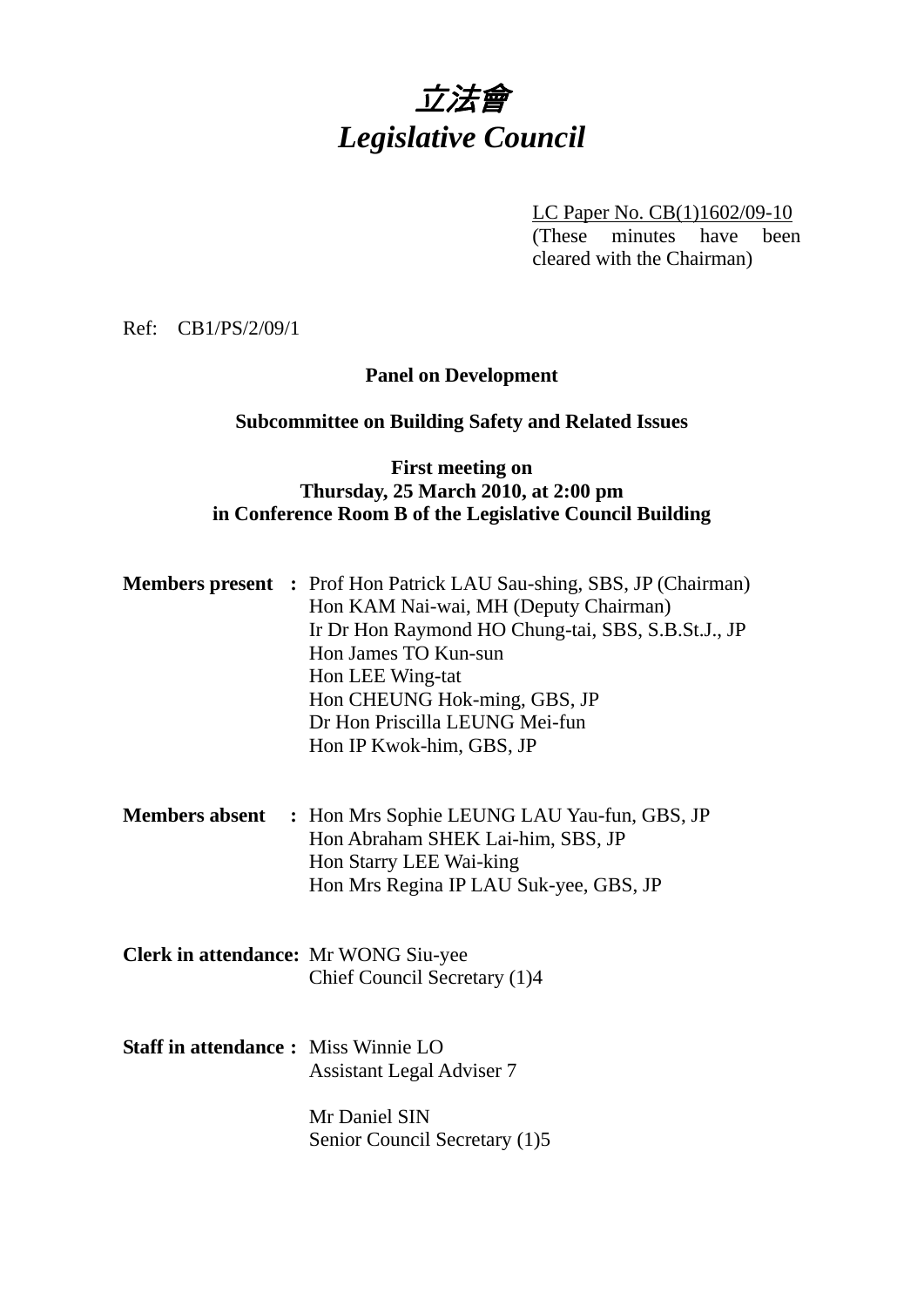#### **I Election of Chairman**

l

#### Election of Chairman and Deputy Chairman

 Prof Patrick LAU and Mr KAM Nai-wai were elected Chairman and Deputy Chairman of the Subcommittee respectively.

#### **II Any other business**

#### Proposed topics for discussion

2. The Chairman proposed and members agreed that apart from issues related to the Ma Tau Wai collapse incident, the Subcommittee might focus on the following topics in its future deliberations --

- (a) measures taken by the Administration to enhance building safety;
- (b) enforcement against unauthorized building works;
- (c) enforcement to require owners to carry out repair works;
- (d) supervision of building maintenance works;
- (e) upgrading of the construction industry workforce;
- (f) providing support and assistance to owners in carrying out maintenance works:
- (g) promoting the importance of proper and prompt building maintenance works among owners; and
- (h) promoting a building safety culture among building owners, occupants, contractors, workers and the general public.

#### Date of next meeting

3. Members agreed that the next meeting should be held at 4:30 pm on Tuesday, 27 April 2010. Regarding the building collapse incident in Ma Tau Wai, members agreed to request the Administration to provide a summary of the investigation findings if the investigation report could not be made public.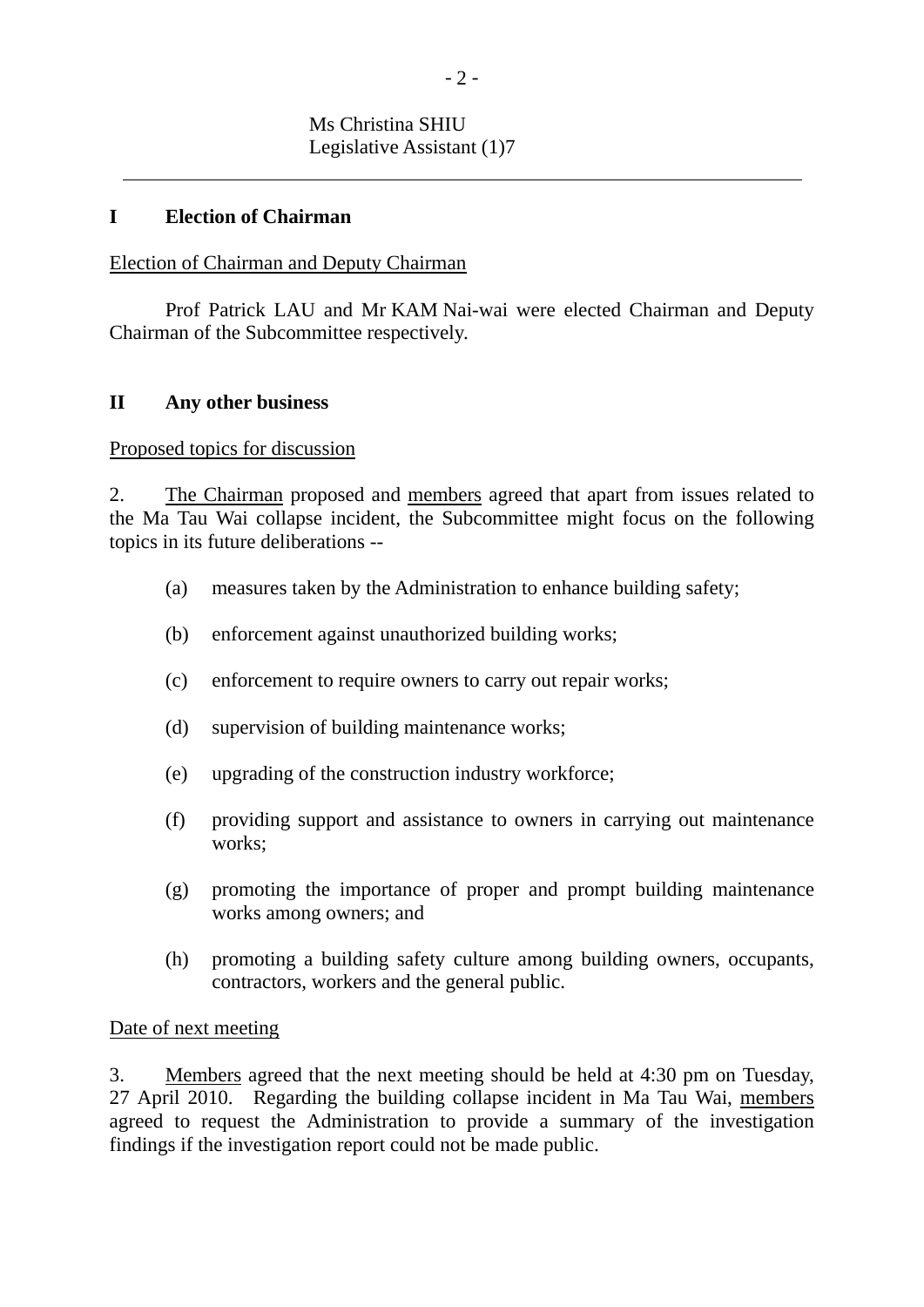4. There being no other business, the meeting ended at 2:10 pm.

Council Business Division 1 Legislative Council Secretariat 13 April 2010